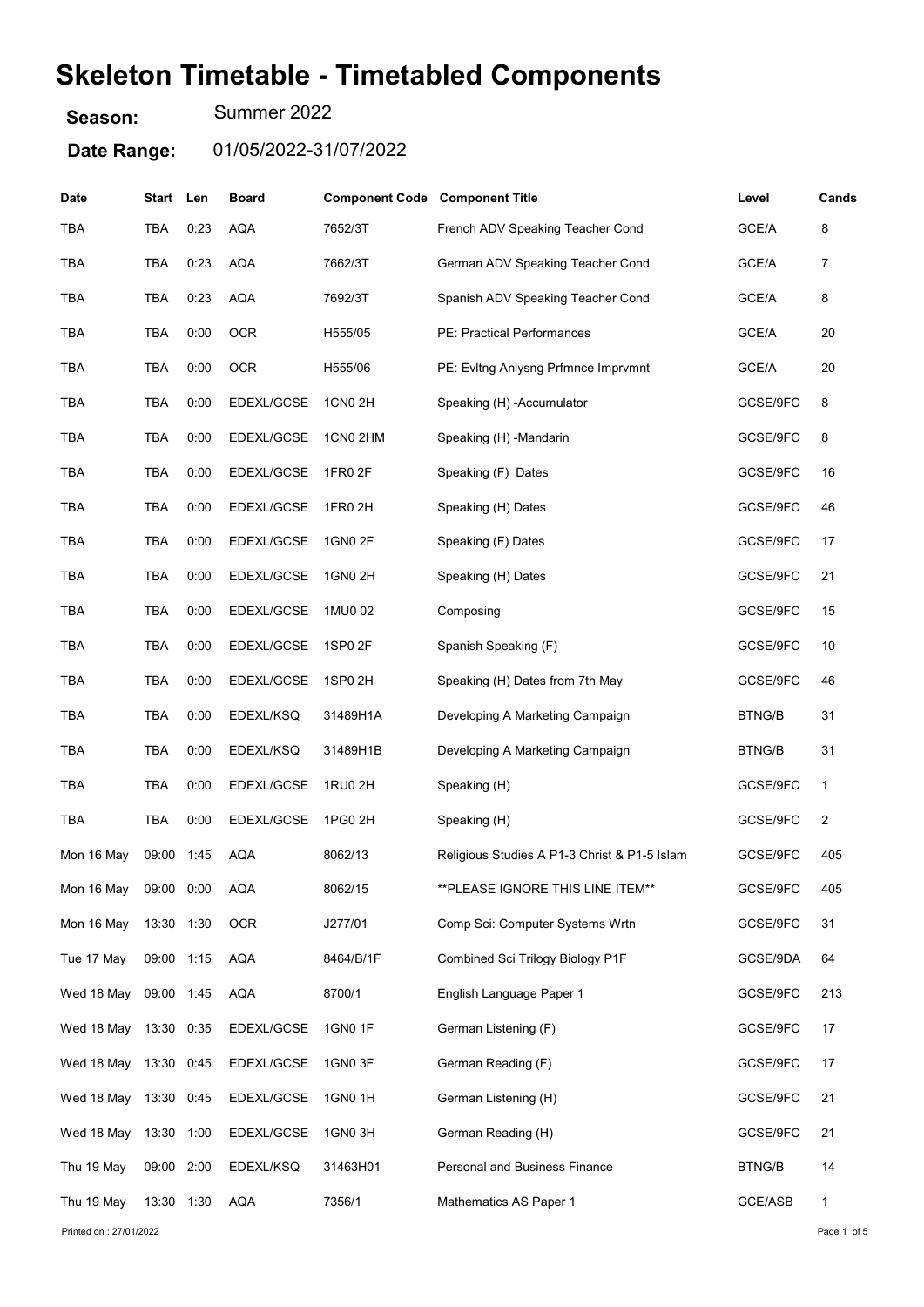| <b>Date</b>           | Start Len  |      | <b>Board</b> | <b>Component Code Component Title</b> |                                       | Level               | Cands |
|-----------------------|------------|------|--------------|---------------------------------------|---------------------------------------|---------------------|-------|
| Thu 19 May            | 13:30      | 1:45 | EDEXL/GCSE   | 1DR0 3B                               | Set Text List B                       | GCSE/9FC            | 20    |
| Fri 20 May            | 09:00 1:30 |      | <b>OCR</b>   | J560/01                               | Mathematics: Paper 1 Fnd Wrtn         | GCSE/9FC            | 58    |
| Fri 20 May            | 09:00 1:30 |      | <b>OCR</b>   | J560/04                               | Mathematics: Paper 4 Hgh Wrtn         | GCSE/9FC            | 146   |
| Fri 20 May            | 13:30 1:45 |      | AQA          | 8132/1                                | <b>Business Paper 1</b>               | GCSE/9FC            | 96    |
| Fri 20 May            | 13:30 0:45 |      | EDEXL/GCSE   | <b>1CN0 1H</b>                        | Chinese Listening (H)                 | GCSE/9FC            | 8     |
| Fri 20 May            | 13:30 1:5  |      | EDEXL/GCSE   | 1CN03H                                | Chinese Reading (H)                   | GCSE/9FC            | 8     |
| Mon 23 May            | 09:00 1:30 |      | <b>AQA</b>   | 8035/1                                | Geography Paper 1                     | GCSE/9FC            | 138   |
| Mon 23 May            | 09:00 1:30 |      | <b>OCR</b>   | H580/01                               | Sociology: Sclstn Cltre & Idnty Wrtn  | GCE/A               | 25    |
| Mon 23 May            | 13:30 2:00 |      | <b>AQA</b>   | 7136/1                                | Economics ADV Paper 1                 | GCE/A               | 58    |
| Tue 24 May            | 09:00 2:00 |      | AQA          | 7182/1                                | Psychology ADV Paper 1                | GCE/A               | 40    |
| Tue 24 May            | 09:00      | 0:35 | EDEXL/GCSE   | <b>1FR0 1F</b>                        | French Listening (F)                  | GCSE/9FC            | 16    |
| Tue 24 May            | 09:00      | 0:45 | EDEXL/GCSE   | 1FR0 3F                               | French Reading (F)                    | GCSE/9FC            | 16    |
| Tue 24 May            | 09:00      | 0:45 | EDEXL/GCSE   | 1FR0 1H                               | French Listening (H)                  | GCSE/9FC            | 46    |
| Tue 24 May            | 09:00      | 1:00 | EDEXL/GCSE   | 1FR0 3H                               | French Reading (H)                    | GCSE/9FC            | 46    |
| Tue 24 May            | 13:30 1:00 |      | <b>OCR</b>   | R051/01                               | Sprt Stdies: Cntmpry Issues Sprt Wrtn | <b>CNAT/1&amp;2</b> | 13    |
| Wed 25 May            | 09:00 2:30 |      | <b>AQA</b>   | 7702/1                                | English Language ADV Paper 1          | GCE/A               | 26    |
| Wed 25 May            | 09:00      | 0:50 | <b>AQA</b>   | 8702/1N                               | Eng Lit Paper 1-19th Century Novel    | GCSE/9FC            | 204   |
| Wed 25 May            | 09:00      | 0:50 | <b>AQA</b>   | 8702/1P                               | Eng Lit Paper 1-Poetry Anthology      | GCSE/9FC            | 204   |
| Wed 25 May            | 13:30      | 2:00 | <b>AQA</b>   | 7367/1                                | Further Mathematics ADV Paper 1       | GCE/A               | 1     |
| Wed 25 May 13:30 2:00 |            |      | AQA          | 7132/1                                | <b>Business ADV Paper 1</b>           | GCE/A               | 55    |
| Wed 25 May            | 13:30 1:30 |      | WJEC/GCSE    | C680U10-1                             | Media Studies COMP1 Exploring Media   | GCSE/9FC            | 47    |
| Thu 26 May            | 09:00 2:30 |      | <b>OCR</b>   | Y319/01                               | Hist A: Civil Rights Usa Wrtn         | GCE/B               | 25    |
| Thu 26 May            | 09:00      | 0:35 | EDEXL/GCSE   | 1SP0 1F                               | Spanish Listening (F)                 | GCSE/9FC            | 10    |
| Thu 26 May            | 09:00 0:45 |      | EDEXL/GCSE   | 1SP0 3F                               | Spanish Reading (F)                   | GCSE/9FC            | 10    |
| Thu 26 May            | 09:00 0:45 |      | EDEXL/GCSE   | 1SP0 1H                               | Listening (H)                         | GCSE/9FC            | 46    |
| Thu 26 May            | 09:00 1:00 |      | EDEXL/GCSE   | 1SP0 3H                               | Reading (H)                           | GCSE/9FC            | 46    |
| Thu 26 May            | 13:30 1:45 |      | AQA          | 8062/2A                               | Religious Studies A P2A Excl Text     | GCSE/9FC            | 405   |
| Thu 26 May            | 13:30 2:00 |      | <b>OCR</b>   | H555/01                               | PE: Physigcl Fctr Afct Perf Wtn       | GCE/A               | 20    |
| Thu 26 May            | 13:30 2:15 |      | <b>OCR</b>   | H556/01                               | Physics A: Modelling Physics Wtn      | GCE/A               | 24    |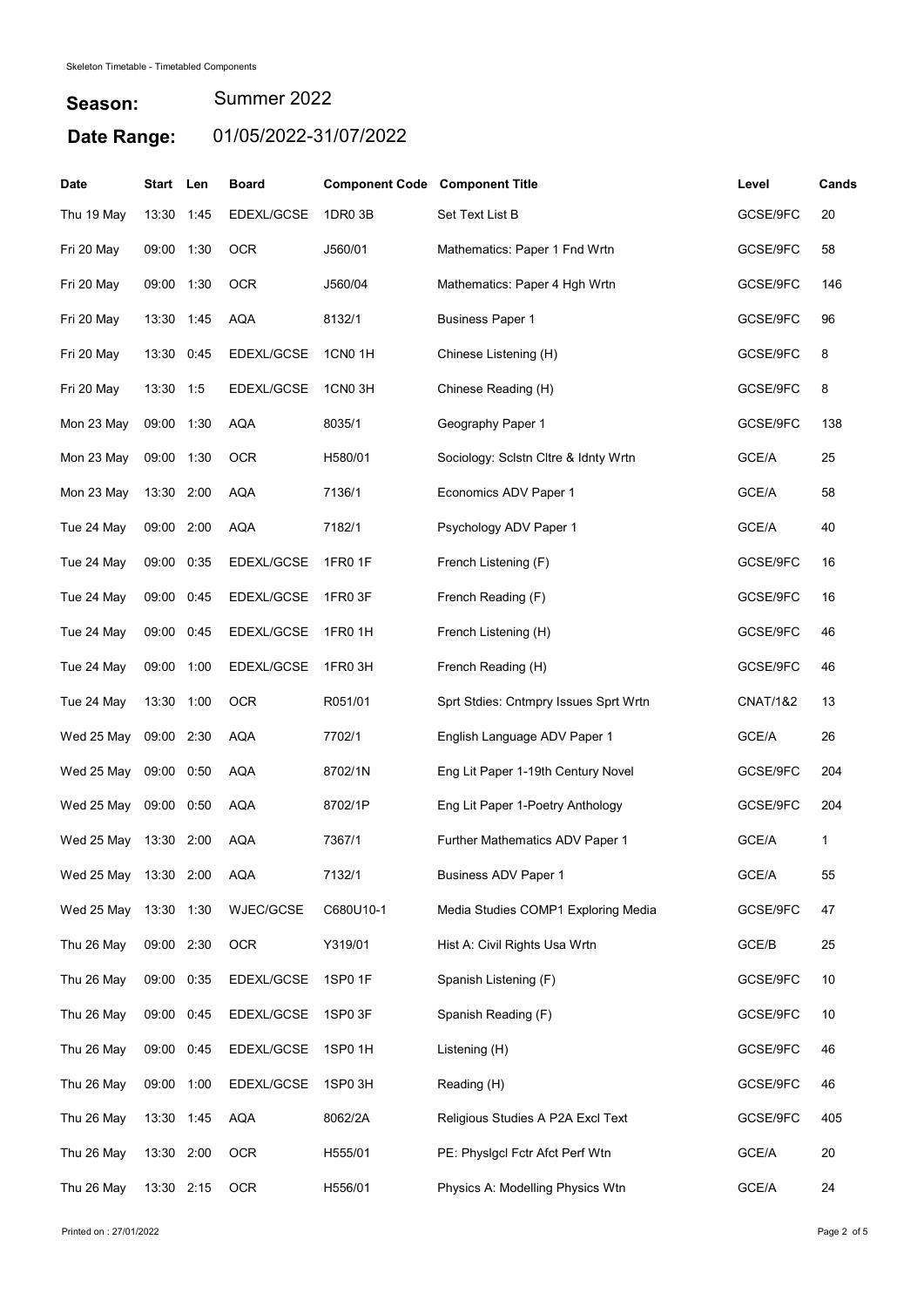| <b>Date</b> | Start Len  |      | <b>Board</b> | <b>Component Code Component Title</b> |                                       | Level    | Cands          |
|-------------|------------|------|--------------|---------------------------------------|---------------------------------------|----------|----------------|
| Fri 27 May  | 09:00 2:30 |      | <b>AQA</b>   | 7037/1                                | Geography ADV Paper 1                 | GCE/A    | 45             |
| Fri 27 May  | 09:00 1:15 |      | <b>AQA</b>   | 8464/C/1F                             | Combined Sci Trilogy Chemistry P1F    | GCSE/9DA | 64             |
| Fri 27 May  | 09:00 2:15 |      | WJEC/GCE     | A680U10-1                             | Media Studies Comp 1 Media Products   | GCE/A    | 23             |
| Fri 27 May  | 13:30      | 1:30 | <b>OCR</b>   | J277/02                               | Comp Sci: Comp Thnk Algrthm Prgrm Wtn | GCSE/9FC | 31             |
| Mon 06 Jun  | 09:00 1:25 |      | EDEXL/GCSE   | 1CN0 4H                               | Chinese Writing (H)                   | GCSE/9FC | 8              |
| Mon 06 Jun  | 09:00      | 1:15 | EDEXL/GCSE   | 1GN0 4F                               | German Writing (F)                    | GCSE/9FC | 17             |
| Mon 06 Jun  | 09:00      | 1:20 | EDEXL/GCSE   | 1GN0 4H                               | German Writing (H)                    | GCSE/9FC | 21             |
| Mon 06 Jun  | 13:30 2:30 |      | <b>AQA</b>   | 7702/2                                | English Language ADV Paper 2          | GCE/A    | 26             |
| Mon 06 Jun  | 13:30 2:00 |      | <b>AQA</b>   | 7136/2                                | Economics ADV Paper 2                 | GCE/A    | 58             |
| Tue 07 Jun  | 09:00 2:30 |      | <b>AQA</b>   | 7692/1                                | Spanish ADV Pap 1 List, Read & Writ   | GCE/A    | 8              |
| Tue 07 Jun  | 09:00      | 3:00 | AQA          | 7712/1                                | English Literature A ADV P1           | GCE/A    | 14             |
| Tue 07 Jun  | 09:00 1:30 |      | <b>OCR</b>   | J560/02                               | Mathematics: Paper 2 Fnd Wrtn         | GCSE/9FC | 58             |
| Tue 07 Jun  | 09:00 1:30 |      | <b>OCR</b>   | J560/05                               | Mathematics: Paper 5 Hgh Wrtn         | GCSE/9FC | 146            |
| Tue 07 Jun  | 13:30 2:00 |      | <b>AQA</b>   | 7357/1                                | Mathematics ADV Paper 1               | GCE/A    | 51             |
| Tue 07 Jun  | 13:30      | 1:30 | <b>AQA</b>   | 8035/2                                | Geography Paper 2                     | GCSE/9FC | 138            |
| Tue 07 Jun  | 13:30 2:15 |      | <b>OCR</b>   | H580/02                               | Sociology: Rsrch Undstd Scl Inglt Wtn | GCE/A    | 25             |
| Wed 08 Jun  | 09:00 2:00 |      | <b>AQA</b>   | 7182/2                                | Psychology ADV Paper 2                | GCE/A    | 40             |
| Wed 08 Jun  | 09:00      | 1:45 | <b>AQA</b>   | 8702/2                                | Eng Lit Paper 2                       | GCSE/9FC | 204            |
| Wed 08 Jun  | 13:30      | 1:30 | <b>AQA</b>   | 7356/2                                | Mathematics AS Paper 2                | GCE/ASB  | 1              |
| Wed 08 Jun  | 13:30 2:00 |      | AQA          | 7367/2                                | Further Mathematics ADV Paper 2       | GCE/A    | $\mathbf{1}$   |
| Wed 08 Jun  | 13:30 1:30 |      | <b>AQA</b>   | 1350/1                                | <b>Mathematical Studies Paper 1</b>   | L3/B     | 4              |
| Wed 08 Jun  | 13:30 2:30 |      | AQA          | 7037/2                                | Geography ADV Paper 2                 | GCE/A    | 45             |
| Wed 08 Jun  | 13:30 2:30 |      | WJEC/GCE     | A680U20-1                             | Media Studies Comp 2 Media Forms      | GCE/A    | 23             |
| Thu 09 Jun  | 09:00 2:00 |      | <b>AQA</b>   | 7132/2                                | <b>Business ADV Paper 2</b>           | GCE/A    | 55             |
| Thu 09 Jun  | 09:00 2:00 |      | <b>OCR</b>   | H573/01                               | Rel Stud: Philosophy of Religion Wtn  | GCE/A    | 9              |
| Thu 09 Jun  | 13:30 2:30 |      | <b>AQA</b>   | 7662/1                                | German ADV Paper 1 List, Read & Writ  | GCE/A    | 7              |
| Thu 09 Jun  | 13:30 1:15 |      | <b>AQA</b>   | 8464/P/1F                             | Combined Sci Trilogy Physics P1F      | GCSE/9DA | 64             |
| Thu 09 Jun  | 13:30 2:15 |      | <b>OCR</b>   | H420/01                               | Biology A: Biological Processes Wtn   | GCE/A    | 43             |
| Thu 09 Jun  | 13:30 2:30 |      | EDEXL/GCE    | 9DR0 03                               | Theatre Makers in Prac.               | GCE/A    | $\overline{c}$ |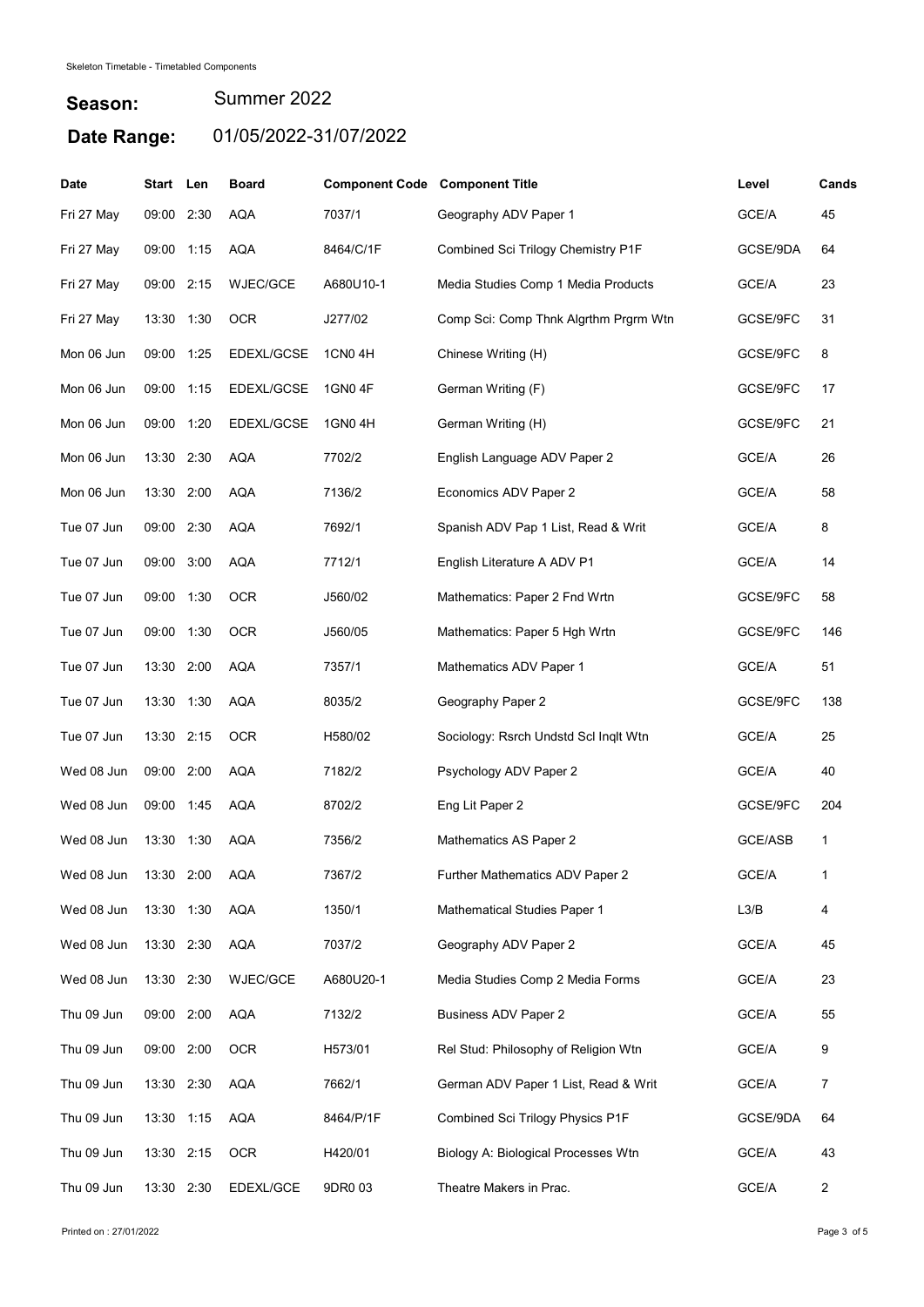| <b>Date</b> | Start Len  |      | <b>Board</b>     | <b>Component Code Component Title</b> |                                       | Level               | Cands          |
|-------------|------------|------|------------------|---------------------------------------|---------------------------------------|---------------------|----------------|
| Thu 09 Jun  | 13:30      | 2:30 | <b>EDEXL/GCE</b> | 9DT001                                | Principles of D & T                   | GCE/A               | 4              |
| Fri 10 Jun  | 09:00 1:45 |      | <b>AQA</b>       | 8700/2                                | English Language Paper 2              | GCSE/9FC            | 213            |
| Fri 10 Jun  | 09:00 1:00 |      | <b>OCR</b>       | H555/02                               | PE: Psychigcl Fctr Afct Perf Wtn      | GCE/A               | 20             |
| Fri 10 Jun  | 09:00 1:30 |      | <b>OCR</b>       | Y113/01                               | History A: Britain 1930-1997 Wrtn     | GCE/B               | 25             |
| Fri 10 Jun  | 13:30 2:15 |      | <b>OCR</b>       | H556/02                               | Physics A: Exploring Physics Wtn      | GCE/A               | 24             |
| Mon 13 Jun  | 09:00 2:30 |      | <b>AQA</b>       | 7652/1                                | French ADV Paper 1 List, Read & Writ  | GCE/A               | 8              |
| Mon 13 Jun  | 09:00 1:30 |      | <b>OCR</b>       | J560/03                               | Mathematics: Paper 3 Fnd Wrtn         | GCSE/9FC            | 58             |
| Mon 13 Jun  | 09:00 1:30 |      | <b>OCR</b>       | J560/06                               | Mathematics: Paper 6 Hgh Wrtn         | GCSE/9FC            | 146            |
| Mon 13 Jun  | 09:00 2:15 |      | <b>OCR</b>       | H432/01                               | Chem A: Prdc Tble Elmnt Phy Chm Wtn   | GCE/A               | 24             |
| Mon 13 Jun  | 09:00 2:15 |      | <b>OCR</b>       | H580/03                               | Sociology: Dbts in Cntmpry Scty Wtn   | GCE/A               | 25             |
| Mon 13 Jun  | 13:30      | 2:00 | AQA              | 7136/3                                | Economics ADV Paper 3                 | GCE/A               | 58             |
| Mon 13 Jun  | 13:30 1:45 |      | <b>AQA</b>       | 8132/2                                | <b>Business Paper 2</b>               | GCSE/9FC            | 96             |
| Mon 13 Jun  | 13:30 1:15 |      | <b>OCR</b>       | R081/01                               | Creative Imedia: Preprdctn Skills Wtn | <b>CNAT/1&amp;2</b> | 19             |
| Mon 13 Jun  | 13:30 2:30 |      | <b>OCR</b>       | H446/01                               | Comp Sci: Computer Systems Wrtn       | GCE/A               | $\overline{7}$ |
| Tue 14 Jun  | 09:00 1:00 |      | <b>AQA</b>       | 8035/3                                | Geography Paper 3                     | GCSE/9FC            | 138            |
| Tue 14 Jun  | 09:00 2:00 |      | <b>OCR</b>       | H573/02                               | Rel Stud: Religion and Ethics Wtn     | GCE/A               | 9              |
| Tue 14 Jun  | 09:00      | 2:10 | EDEXL/GCE        | 9MU0 03                               | Appraising                            | GCE/A               | 1              |
| Tue 14 Jun  | 13:30      | 2:00 | <b>AQA</b>       | 7357/2                                | Mathematics ADV Paper 2               | GCE/A               | 51             |
| Tue 14 Jun  | 13:30      | 1:30 | <b>AQA</b>       | 1350/2A                               | Mathematical Studies Paper 2 Opt A    | L3/B                | 4              |
| Tue 14 Jun  | 13:30 1:30 |      | WJEC/GCSE        | C680U20-1                             | Medstudies COMP2 Understanding Media  | GCSE/9FC            | 47             |
| Wed 15 Jun  | 09:00 1:15 |      | <b>AQA</b>       | 8464/B/2F                             | Combined Sci Trilogy Biology P2F      | GCSE/9DA            | 64             |
| Wed 15 Jun  | 13:30 2:00 |      | AQA              | 7367/3M                               | Further Maths ADV Paper 3 Mechanics   | GCE/A               | 1              |
| Wed 15 Jun  | 13:30 2:00 |      | <b>AQA</b>       | 7367/3S                               | Further Maths ADV Paper 3 Statistics  | GCE/A               | 1              |
| Wed 15 Jun  | 13:30 1:45 |      | EDEXL/GCSE       | 1DT0 1F                               | Timbers                               | GCSE/9FC            | 30             |
| Wed 15 Jun  | 13:30 0:45 |      | EDEXL/GCSE       | 1RU0 1H                               | Listening (H)                         | GCSE/9FC            | 1              |
| Wed 15 Jun  | 13:30 1:5  |      | EDEXL/GCSE       | 1RU0 3H                               | Reading (H)                           | GCSE/9FC            | $\mathbf{1}$   |
| Thu 16 Jun  | 09:00 2:00 |      | <b>AQA</b>       | 7182/3                                | Psychology ADV Paper 3                | GCE/A               | 40             |
| Thu 16 Jun  | 09:00 1:30 |      | <b>OCR</b>       | H556/03                               | Physics A: Unified Physics Wtn        | GCE/A               | 24             |
| Thu 16 Jun  | 13:30 2:00 |      | AQA              | 7132/3                                | <b>Business ADV Paper 3</b>           | GCE/A               | 55             |